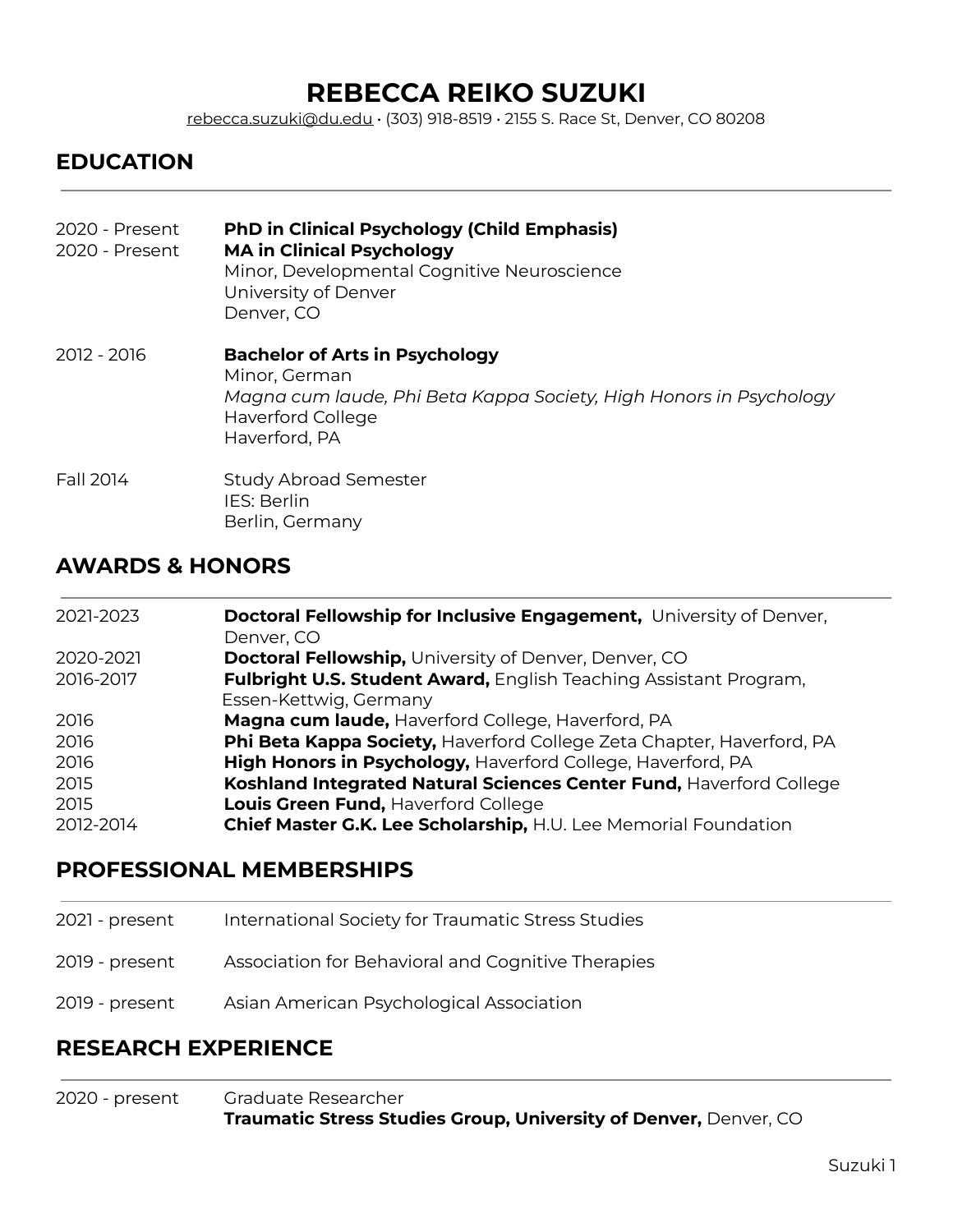|             | Supervisor: Anne DePrince, PhD                                                                                                                                                                                                                                                                                  |
|-------------|-----------------------------------------------------------------------------------------------------------------------------------------------------------------------------------------------------------------------------------------------------------------------------------------------------------------|
| 2018 - 2020 | Research Coordinator (Post-Baccalaureate)<br>Anxiety and Complicated Grief Program, NYU Grossman School of<br>Medicine, New York, NY<br>Supervisor: Naomi Simon, MD, MSc                                                                                                                                        |
| 2017 - 2018 | Research Assistant (Post-Baccalaureate)<br>Developing Psychological Strengths in Youth Lab, University of Memphis,<br>Memphis, TN<br>Supervisor: Lilya Jiang, PhD                                                                                                                                               |
| 2016 - 2017 | Studentische Hilfskraft (Post-Baccaleaureate)<br>Institut für Psychologie, Universität Duisburg-Essen, Essen, Germany<br>Supervisor: David Tobinski, Dr. Phil.                                                                                                                                                  |
| 2015 - 2016 | Thesis Researcher (Undergraduate)<br>Department of Psychology, Haverford College, Haverford, PA<br>"This IS Who I Am:" The Influence of Social Context and Ego Development on<br>the Identity Choice of Multiracial Young Adults and the Implications for<br>Well-being<br>Supervisor: Jennifer Lilgendahl, PhD |
| 2015 - 2016 | Research Assistant (Undergraduate)<br>Center for Family Intervention Science, Drexel University, Philadelphia, PA<br>Supervisors: Guy Diamond, PhD; Joanna Herres, PhD                                                                                                                                          |
| 2015 - 2016 | Research Assistant (Undergraduate)<br>Behavioral Health in Urban Schools Program, Children's Hospital of<br>Philadelphia, Philadelphia, PA<br>Supervisors: Ricardo Eiraldi, PhD; Billie Schwartz, PhD                                                                                                           |
| 2014 - 2015 | Research Assistant (Undergraduate)<br>Department of Psychology, Haverford College, Haverford, PA<br>Supervisors: Jennifer Lilgendahl, PhD; Benjamin Le, PhD                                                                                                                                                     |
| 2013        | Research Assistant (Undergraduate)<br>Traumatic Stress Studies Group, University of Denver, Denver, CO<br>Supervisor: Anne DePrince, PhD                                                                                                                                                                        |

## **PUBLICATIONS**

- 1. Szuhany, K.L., Malgaroli, M., Riley, G., Miron, C.D., **Suzuki, R.,** Park, J., Rosenthal, J., Chachoua, A., Meyers, M., Simon, N.M. (2021). Barriers and engagement in breast cancer survivorship wellness activities. *Breast Cancer Research and Treatment.*
- 2. Na, P.J., Adhikari, S., Chen, A., Szuhany, K, **Suzuki, R.R.**, Malgaroli, M., Robinaugh, D., Bui, E., Mauro. C., Zisook, S., Reynolds, C., Shear, M.K., & Simon, N.M. (2021). Posttraumatic distress symptoms and their response to treatment in adults With Prolonged Grief Disorder. T*he Journal of Clinical Psychiatry.*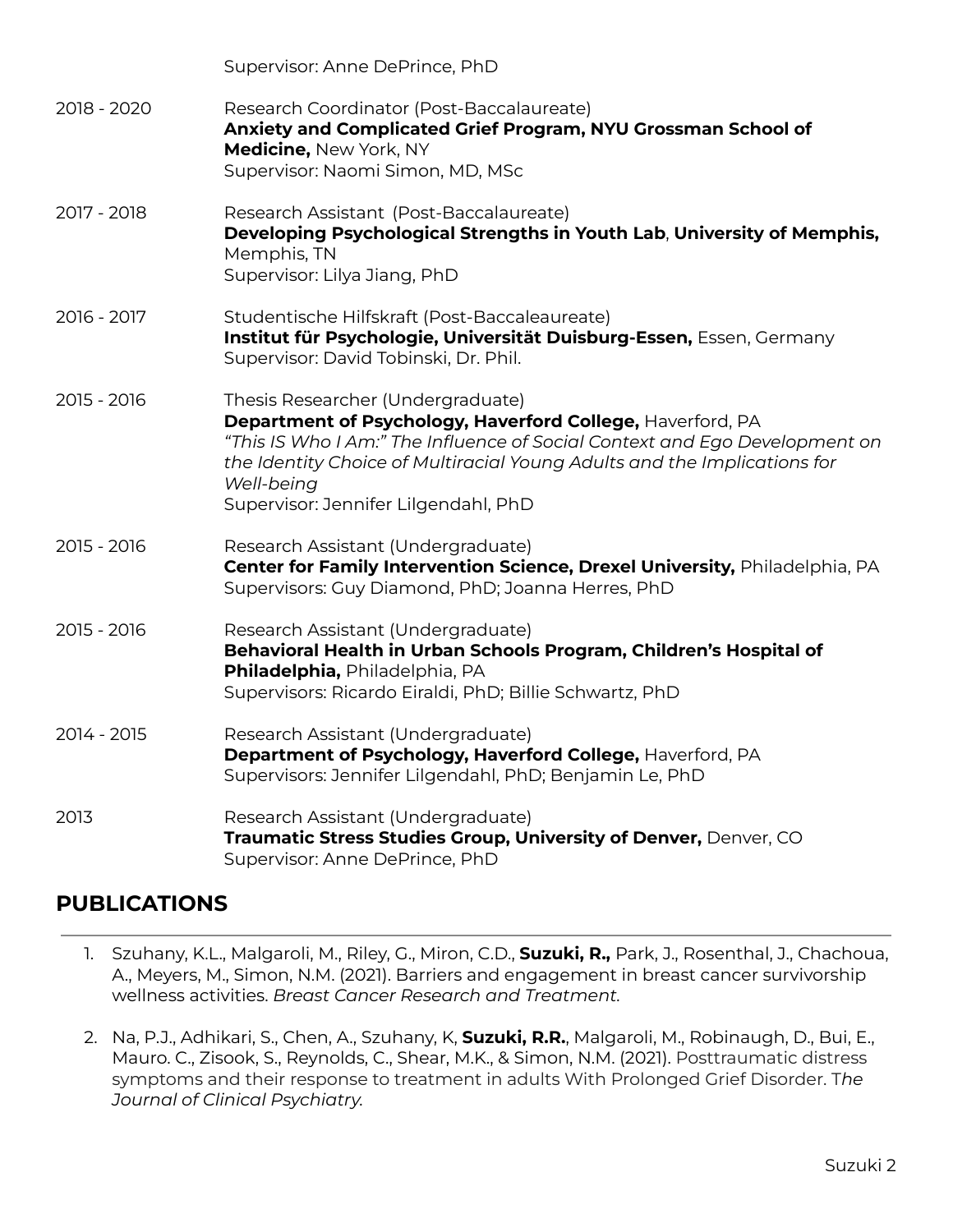- 3. Hoge, E.H., Bui, E., Mete, M., Philip., S.R., Gabriel, C., Ward, M.J., **Suzuki, R.,** Dutton, M.A., & Simon, N.M. (2020). Treatment for anxiety: Mindfulness meditation versus escitalopram (TAME): Design of a randomized, controlled non-inferiority trial. *Contemporary Clinical Trials.*
- 4. Jiang, X., Topps, A. K., & **Suzuki, R**. (2020). A systematic review of self-care measures for professionals and trainees. *Training and Education in Professional Psychology.*

#### **PAPERS IN DEVELOPMENT**

- 1. Spandorfer, J., Adhikari, S., Szuhany, K.L., Na, P., **Suzuki, R.R.** , Schantz, B., & Simon, N.M. (under review). Uncovering the relationship between family history of suicide and anxiety disorders. *Behaviour Research and Therapy.*
- 2. Szuhany, K.L., Adhikari, S., Chen, A., Lubin, R.E., Jennings, E., Rassaby, M., Eakley, R., Brown, M., **Suzuki, R.R.,** Barthel, A., Rosenfield, D., Hoeppner, S., Khalsa, S., Hoge, E., Bui, E., Hofmann, S.G., & Simon, N.M. (under review). Impact of preference for yoga or Cognitive Behavioral Therapy in patients with Generalized Anxiety Disorder on treatment outcomes and engagement.
- 3. **Suzuki, R.R.** & DePrince, A.P. (in preparation). A systematic review of coping and service engagement for sexual assault survivors.

# **POSTERS & RESEARCH PRESENTATIONS**

- 1. **Suzuki, R.R.,** Miron, C., Rassaby, M., Adhikari, S., Szuhany, K., Jennings, E., Schantz, B., Malgaroli, M., Lubin, R., Eakley, R., Johnson, C., Wu, S., Chachoua, A., Rosenthal, J., Meyers, M., & Simon, N. (2020, November). The impact of recommendations on participation in psychosocial services in breast cancer survivors. Poster presented at the annual meeting of the Association for Behavioral and Cognitive Therapies (ABCT), Philadelphia, PA. (conference canceled)
- 2. Miron, C.D., Malgaroli, M., Szuhany, K., Jennings, E., Rassaby, M., Adhikari, S., Schantz, B., **Suzuki, R.,** Lubin, R., Eakley, R., Riley, G., Chachoua, A., Meyers, M., Rosenthal, J., Simon, N.M. (2020, November) An examination of the relationship between anxiety sensitivity and fear of cancer recurrence in breast cancer survivors. Poster presented at the annual convention of the Association for Behavioral and Cognitive Therapies (ABCT), Philadelphia, PA. (conference canceled)
- 3. Jennings, E., Miron, C.D., Malgaroli, M., Szuhany, K., Adhikari, S., Rassaby, M., **Suzuki, R**., Schantz, B., Johnson, C., Eakley, R., Riley, G., Chachoua, A., Meyers, M., Rosenthal, J., Simon, N.M. (2020, November) The relationship between pain and cancer-related traumatic distress in breast cancer survivors. Poster presented at the annual convention of the Association for Behavioral and Cognitive Therapies (ABCT), Philadelphia, PA. (conference canceled)
- 4. Rassaby, M., Szuhany, K.L., Miron, C., Jennings, E.L., Hoeppner, S.S., Brown, M.L., Schantz, B., **Suzuki, R.R.,** Eakley, R., Wu, S.X., Johnson, C., Bui, E., & Simon, N.M. (2020, November). The relationship between perceived social support and distress tolerance in individuals with social anxiety disorder compared to generalized anxiety disorder. Poster presented at the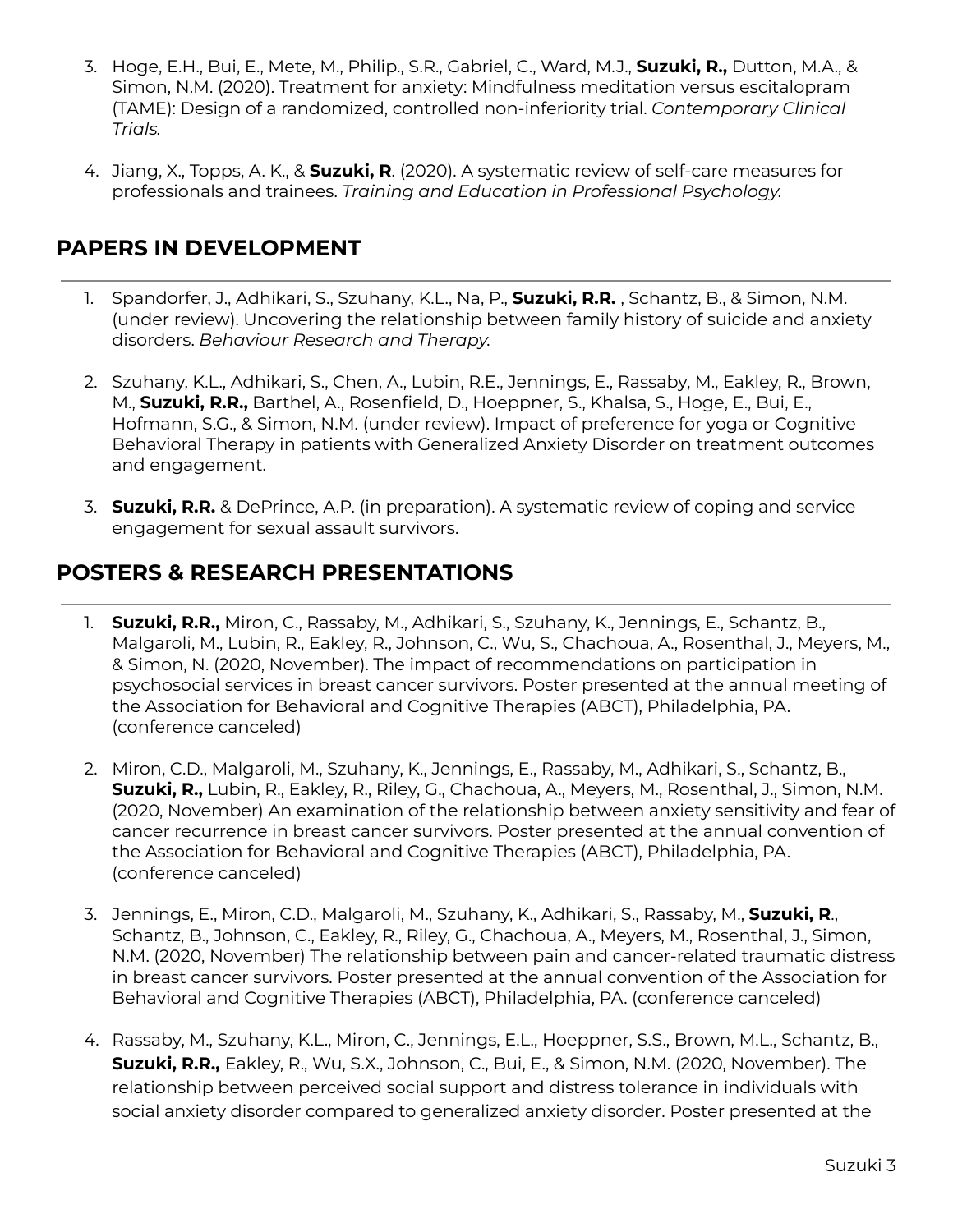Association of Behavioral and Cognitive Therapies Annual Conference, Philadelphia, PA. (conference canceled)

- 5. Schantz, B., Szuhany, K.L., Adhikari, S., Grochowalski, J.H., Chen, A., **Suzuki, R.,** Miron, C., Rassaby, M., Jennings, E., Brown, M.L., Hoeppner, S.S., Bui, E., & Simon, N.M. (2020, November). *Examining the Relationship Between Emotion Regulation, Quality of Sleep and Anxiety Disorder Diagnosis*. Poster presented at the annual meeting of the Association for Behavioral and Cognitive Therapies (ABCT), Philadelphia, PA.(conference canceled)
- 6. Na, P.J., Wang, W., Li, Y., Li, V., **Suzuki, R.R.,** Lubin, R.E., Qi, W., Chen, D., McQuistion, H., & Simon, N.M. (2020, April). *Pilot study of an anti-stigma group intervention for Chinese American older adults with mood and anxiety disorders.* Poster presented at the Annual Meeting of the American Psychiatric Association (APA), Philadelphia, PA. (conference canceled)
- 7. Wang, W., Li, Y., Li, V., **Suzuki, R.R.,** Lubin, R.E., Qi, W., Chen, D., McQuistion, H., Simon, N.M., & Na, P.J. (2020, April). *Stigma, shame, and discrimination experienced by Chinese American older adults living with mental disorders: a qualitative study.* Poster presented at the Annual Meeting of the American Psychiatric Association (APA), Philadelphia, PA. (conference canceled)
- 8. Na, P., Adhikari, S., Chen, A., Szuhany, K., **Suzuki, R.**, Malgaroli, M., Robinaugh, D., Bui, E., Mauro, C., Zisook, S., Reynolds, C., Shear, M.K., & Simon, N.M. (2019, December). *Traumatic distress symptom clusters in complicated grief: Response to treatment*. Poster presented at the Annual Meeting of the American College of Neuropsychopharmacology (ACNP), Orlando, FL.
- 9. **Suzuki, R.R.**, Schantz, B.L., Ward, M.J., Toner, E.R., Philip, S., Gabriel, C., Adhikari, S., Gitterman, A., Malgaroli, M., Bui, E., Hoge, E., & Simon, N. (2019, November). *Comparing symptom aggregation in patients diagnosed with Generalized Anxiety Disorder and Social Anxiety Disorder.* Poster presented at the annual meeting of the Association for Behavioral and Cognitive Therapies (ABCT), Atlanta, GA.
- 10. Philip, S.P., **Suzuki, R.R**., Ward, M.J., Gabriel, C., Lubin, R., Toner, E.R., Gitterman, A.G., Simon, N., Bui, E., Hoge, E.A. (2019, November). *Fear of speaking with authority and social anxiety in white individuals vs. people of color.* Poster presented at the Annual Conference of the Association for Behavioral and Cognitive Therapies (ABCT), Atlanta, GA.
- 11. Philip, S., Ward, M., **Suzuki, R.R.**, Simon, N., Hoge, E., Bui, E. (2019, November). *Childhood maltreatment predicts somatic symptoms in adult anxiety population.* Poster presented at the Annual Conference of the International Society for Traumatic Stress Studies, Boston, MA.
- 12. Spandorfer, J., Adhikari, S., Malgaroli, M., Szuhany, K., Na, P., Hoeppner, S., **Suzuki, R.R.,** Lubin, R., Eakley, R., Simon, N. (2019, November). *Anxiety sensitivity, not resilience, mediates the relationship between family history of suicide and anxiety disorders*. Poster presented at the Annual Conference of the Association for Behavioral and Cognitive Therapies (ABCT), Atlanta, GA.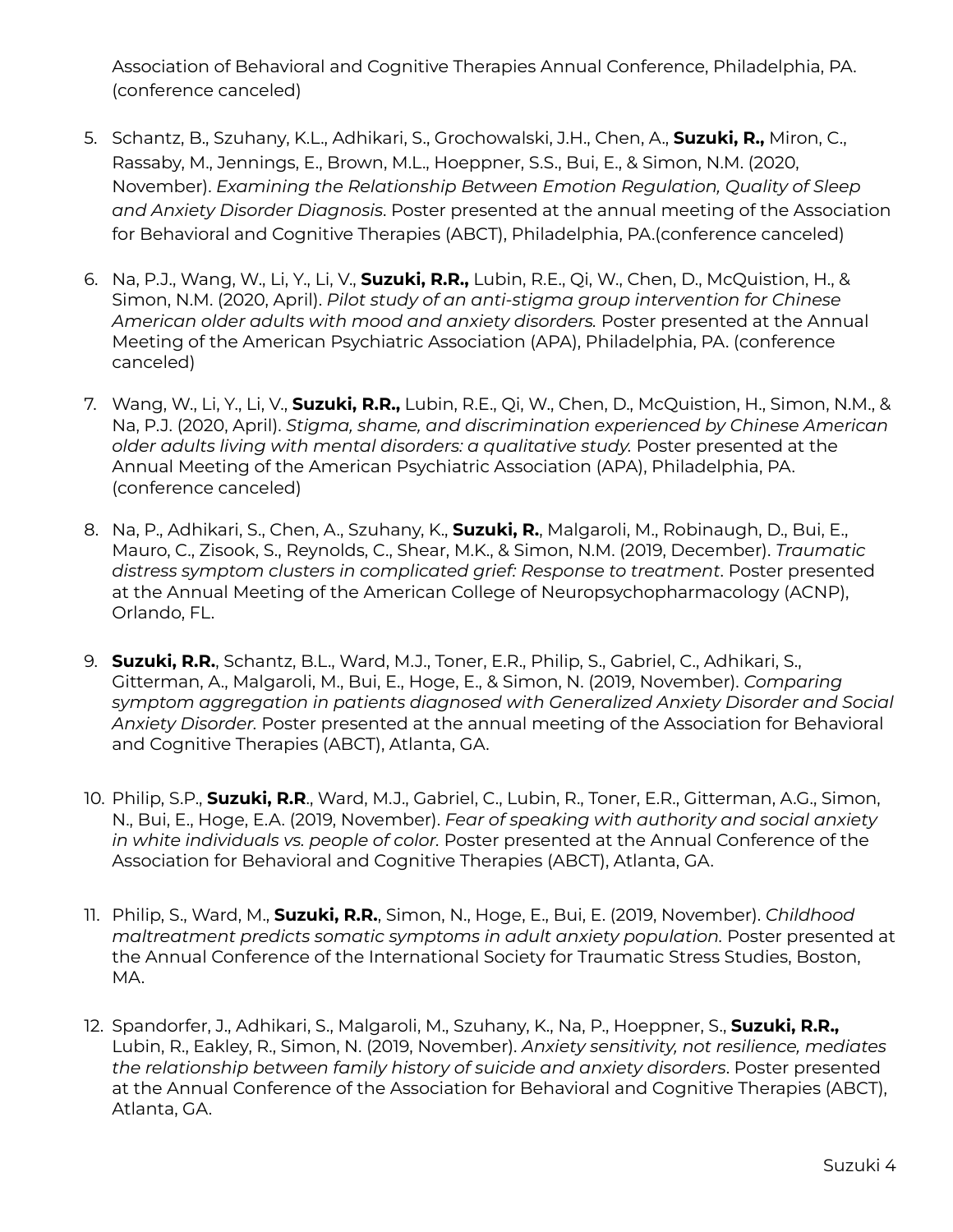- 13. Szuhany, K.L., Lubin, R.E., Brown, M., Spandorfer, J., **Suzuki, R.R.**, Khalsa, S., Hoge, E., Hoeppner, S.S., Bui, E., Hofmann, S.G., & Simon, N.M. (2019, November). *Understanding preference for yoga or cognitive behavioral therapy in patients with generalized anxiety disorder.* Poster presented at the Annual Conference of the Association for Behavioral and Cognitive Therapies (ABCT), Atlanta, GA.
- 14. Ward, M. J., Bui, E. T. H., Philip, S., Gabriel, C., Toner, E., Gitterman, A., **Suzuki, R.R.**, Lubin, R., Simon, N. M. & Hoge, E. (2019, November). *Anhedonia is independently associated with somatic symptoms in individuals with a primary anxiety disorder.* Poster presented at the Annual Conference of the Association for Behavioral and Cognitive Therapies (ABCT), Atlanta, GA.
- 15. Spandorfer, J., Szuhany, K., Hoeppner, S., Lubin, R., Young, A., Hellberg, S., Ward, M., **Suzuki, R.R.**, Bui, E., Simon, N. (2018, October). *Linking suicide behaviors and anxiety disorders: A family systems perspective*. Poster presented at MGH Clinical Research Day, Boston, MA.
- 16. Topps, A., Jiang, X., & **Suzuki, R.R.** (2018, August). *Assessing self-care: A systematic review of measures.* Poster presented at the annual convention of the American Psychology Association, San Francisco, CA.
- 17. **Suzuki, R.R.,** Scharff, D., & Lilgendahl, J. (2016, May) *"This IS Who I Am:" The influence of social context and ego development on the identity choice of multiracial young adults and the implications for well-being.* Presented at Haverford College Psychology Department Thesis Presentations, Haverford, PA.
- 18. Lilgendahl, J., Le, B., McLean, K., Bing-Canar, H., Reinhart, E., & **Suzuki, R.R.** (2015, February). *Hooking up and breaking up: How romantic high and low point narratives relate to dating identity and well-being during the first year of college.* Poster presented at the 16th Annual Society for Personality and Social Psychology Conference (SPSP), Long Beach, CA.
- 19. **Suzuki, R.R.,** Bing-Canar, H., Reinhart, E., Lilgendahl, J., & Le, B. (2014, September). *Hooking up and breaking up: How romantic high and low point narratives relate to dating identity and well-being during the first year of college*. Poster presented at Haverford College Fall Research Symposium, Haverford, PA.

## **CLINICAL CASE PRESENTATIONS**

December 1, 2021 University of Denver Developmental Neuropsychology Clinic October 6, 2021 University of Denver Developmental Neuropsychology Clinic March 2021 Assessment - Psychopathology (PSYC 4413) First Year Clinical Case Presentation

## **TEACHING EXPERIENCE**

Spring 2021 Graduate Teaching Assistant **Research Methods (PSYC 3050), University of Denver,** Denver, CO Professor: Sarah Huff, PhD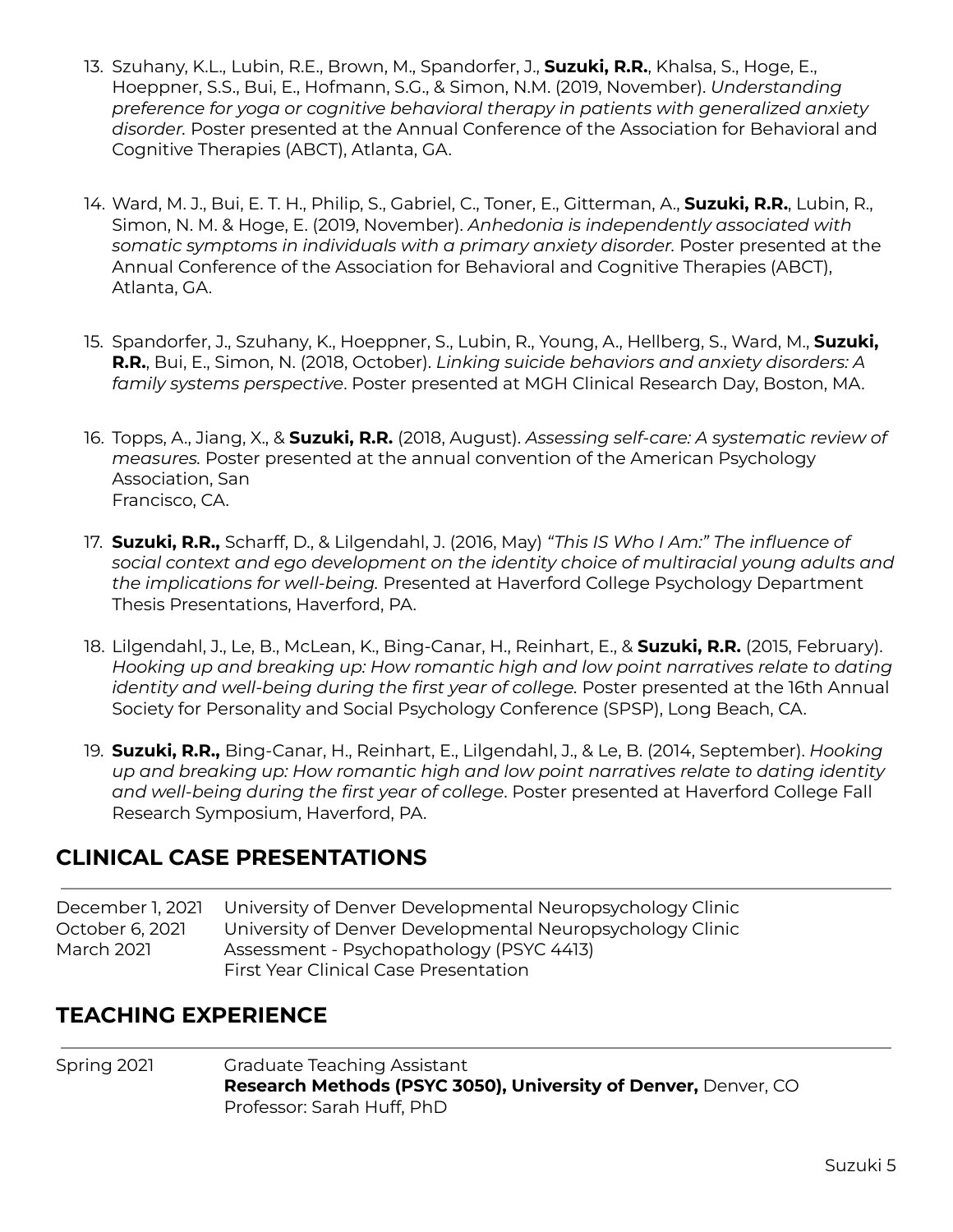| Winter 2021                | Graduate Teaching Assistant<br>Psychology of Diversity (PSYC 2620), University of Denver, Denver, CO<br>Professor: Daniel Storage, PhD |
|----------------------------|----------------------------------------------------------------------------------------------------------------------------------------|
| Fall 2020                  | Graduate Teaching Assistant<br>Adult Psychopathology (PSYC 2500-2), University of Denver, Denver, CO<br>Professor: Edward Garrido, PhD |
| 2016 - 2017                | <b>Fulbright English Teaching Assistant</b><br>Theodor-Heuss Gymnasium · Essen-Kettwig, Germany<br>Mentor: Petra Nierhaus              |
| 2014 - 2016<br>2011 - 2013 | Martial Arts Instructor<br>PRO Martial Arts, Bryn Mawr, PA<br>Ken Caryl ATA, Littleton, CO                                             |

# **SERVICE & LEADERSHIP EXPERIENCE**

| 2021 - Present<br>2020-2021 | Applicant Subteam Leader<br>Core Team Member                                                                                                                                                                                                                                                                                                                                                                                                        |
|-----------------------------|-----------------------------------------------------------------------------------------------------------------------------------------------------------------------------------------------------------------------------------------------------------------------------------------------------------------------------------------------------------------------------------------------------------------------------------------------------|
|                             | <b>Application Statement Feedback Program</b><br>Initiative aimed at providing free and quick feedback on application<br>statements to underrepresented minority and limited access PhD<br>applicants<br>Part of the team to launch the inaugural program, which served 155<br>$\bullet$<br>applicants                                                                                                                                              |
| 2020 - Present              | <b>Clinical Psychology Mentor</b><br><b>Project SHORT</b><br>• Volunteer mentor for a pro-bono application consulting service aimed<br>at helping underrepresented minority students gain admission to PhD<br>programs<br>Matched with prospective applicant with similar interests<br>$\bullet$<br>• Work one-on-one to edit application materials                                                                                                 |
| 2021                        | Interviewer, Depression Screening Project<br><b>Colorado Department of Healthcare Policy &amp; Financing</b><br>Interviewed health centers in Colorado that serve Medicaid members<br>Recommended changes to depression screening to stakeholders<br>$\bullet$                                                                                                                                                                                      |
| 2017 - 2018                 | AmeriCorps VISTA, Behavioral Health Department<br><b>Church Health, Memphis, TN</b><br>Generated internal protocols to build organizational capacity for large<br>medical nonprofit serving the working uninsured<br>Improved smoking cessation outreach by developing new materials<br>and programs<br>Redeveloped online consortium of drug addiction resources for Shelby<br>County<br>Co-coordinated Church Health's first stroke support group |

# **SKILLS**